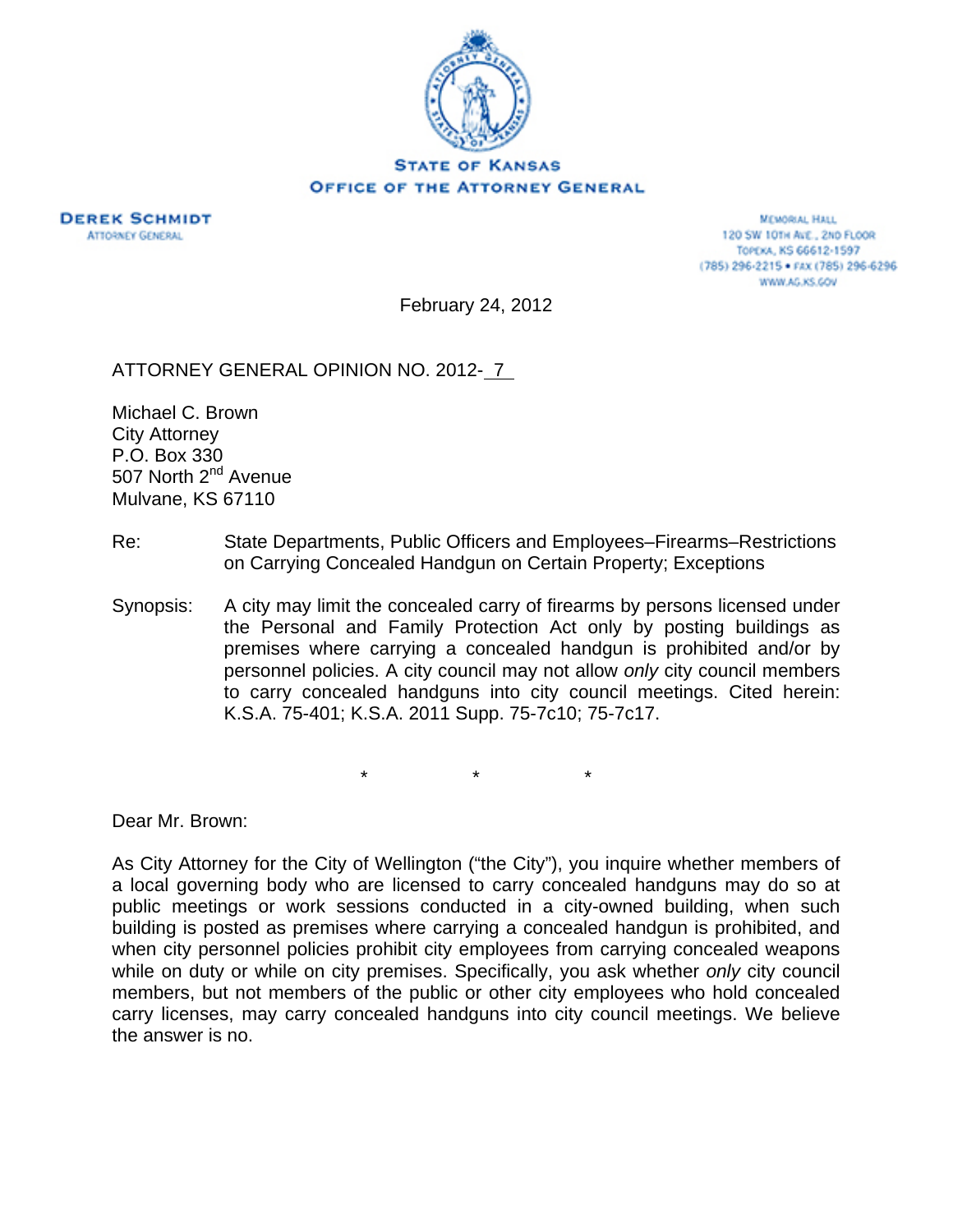Michael Brown Page 2

Your question requires an analysis of the Personal and Family Protection Act ("the Act").<sup>1</sup> The Act allows holders of concealed carry licenses ("licensees") to carry concealed firearms for the purposes of self-defense, except as otherwise provided by the Act.<sup>2</sup> Cities and counties may not regulate, restrict or prohibit licensees from carrying concealed weapons except as provided by K.S.A. 2011 Supp. 75-7c10(b).<sup>3</sup>

K.S.A. 2011 Supp. 75-7c10(b) provides two mechanisms by which a city may prohibit concealed carry in buildings in which city council meetings take place. First, a city may prohibit concealed carry in city buildings by posting such buildings as premises in which concealed carry is prohibited. K.S.A. 2011 Supp. 75-7c10(b) states in relevant part:

"Nothing in this act shall be construed to prevent:

. . .

(2) any private business or city, county or political subdivision from restricting or prohibiting persons licensed or recognized under this act from carrying a concealed handgun within a building or buildings of such entity, provided that the premises are posted in accordance with rules and regulations adopted by the attorney general . . . as premises where carrying a concealed handgun is prohibited."

You note in your letter that the building in which Wellington City Council meetings take place is posted pursuant to the above statute.<sup>4</sup> The Act does not authorize a private business or city, county or political subdivision to prohibit only *selected* concealed carry licensees from carrying concealed firearms into a building posted pursuant to K.S.A. 2011 Supp. 75-7c10(b)(2). By posting a building in this manner, a city has indicated that "*no license* issued pursuant to or recognized by this act shall authorize the licensee to carry a concealed handgun"<sup>5</sup> into such building. In other words, a posted building prohibits *all* concealed carry licensees from carrying concealed weapons into the building, and in the absence of such posting all licensees are permitted to carry into the building. The only exceptions to this rule do not apply in this case.<sup>6</sup>

The second means by which a city may limit concealed carry on city premises is by personnel policies prohibiting employees licensed to carry concealed weapons from

 $\overline{\phantom{a}}$ 

 $1$  K.S.A. 2011 Supp. 75-7c01 et seq.

<sup>&</sup>lt;sup>2</sup> See, e.g., K.S.A. 2011 Supp. 75-7c10(a) (listing certain buildings which may be posted as premises where carrying a concealed handgun is prohibited), and K.S.A. 2011 Supp. 75-7c12 (carrying a concealed handgun while under the influence of alcohol or drugs prohibited).

 $3$  K.S.A. 2011 Supp. 75-7c17(a).

<sup>&</sup>lt;sup>4</sup> For the purposes of this opinion, we assume that such building is posted in accordance with rules and regulations adopted by the Attorney General (K.A.R. 16-11-7).

 $5$  K.S.A. 2011 Supp. 75-7c10(a) (emphasis added).

 $6$  K.S.A. 2011 Supp. 75-7c10(c)(2) ("...it is not a violation of this section for the United States attorney for the district of Kansas, the attorney general, any district attorney or county attorney, any assistant United States attorney if authorized by the United States attorney for the district of Kansas, any assistant attorney general if authorized by the attorney general, or any assistant district attorney or assistant county attorney if authorized by the district attorney or county attorney by whom such assistant is employed, to possess a handgun within any of the buildings described in K.S.A. 2011 Supp. 75-7c10(a) or (b), subject to any restrictions or prohibitions imposed in any courtroom by the chief judge of the judicial district….").